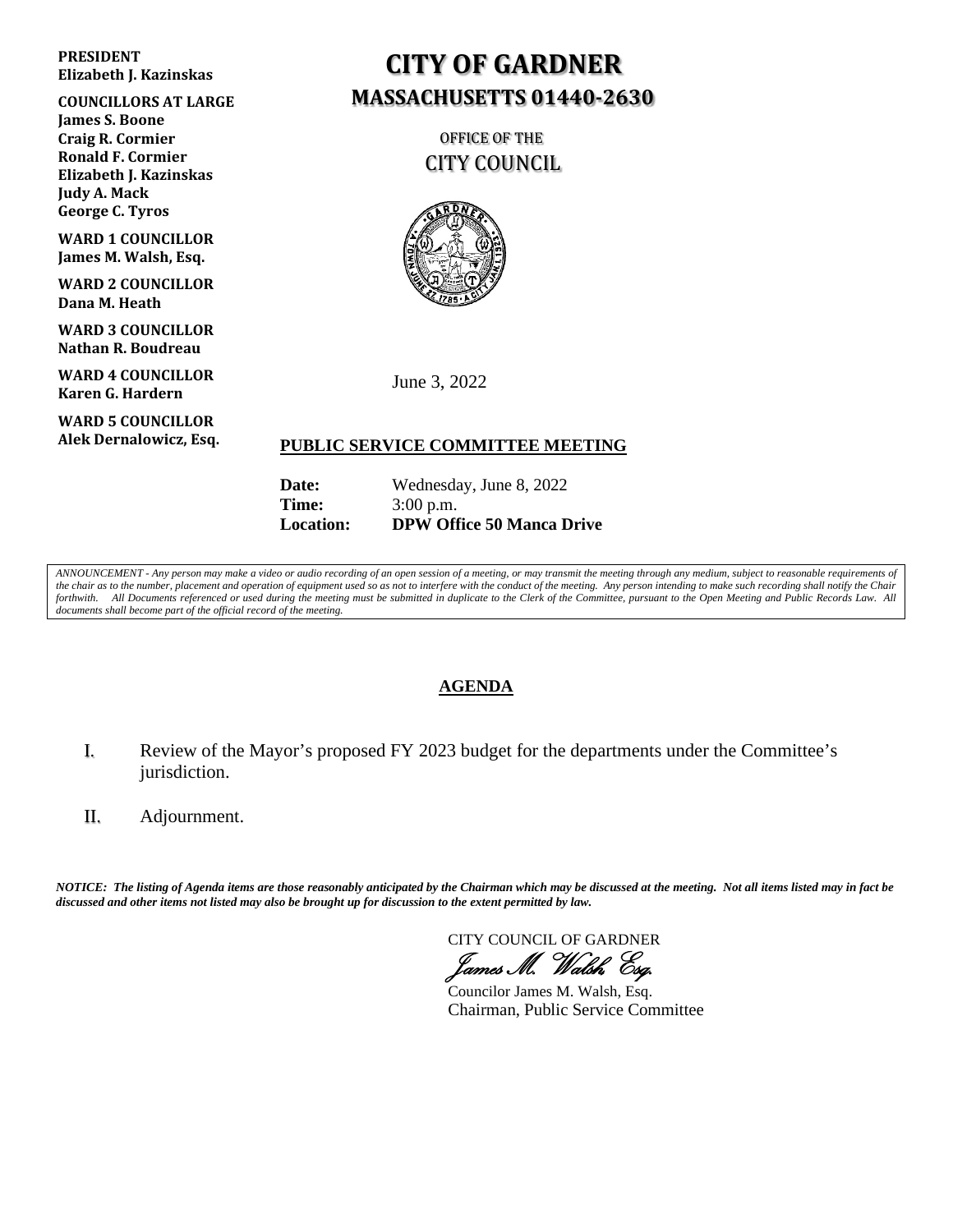

### CITY OF GARDNER - EXECUTIVE DEPARTMENT Mayor Michael J. Nicholson, J.D.

**ILA** 

 $\mathbb{C}^3$ 

May 6, 2022

Hon. James M. Walsh, Esq., Chair And Public Service Committee Members Gardner City Hall, Rm 121 95 Pleasant St Gardner, MA 01440

RE: FY 2022 Department Budgets

Dear Chairman Walsh and Councilors,

I have just submitted the FY 2023 Budget Proposal to the City Council through the City Clerk's Office.

Attached for your convenience please find the individual budgets that fall under the purview of the Public Service Committee, based off of the oversight hearings held during the FY 2022 budget process.

These include:

- $\bullet$ Department of Public Works
- Engineering  $\bullet$
- Conservation
- Airport  $\bullet$
- Water  $\bullet$
- Sewer  $\bullet$
- Recreation  $\bullet$
- **Municipal Recreation**  $\bullet$

A copy of the full budget is also attached should any other departments have been omitted by error.

Respectfully Submitted,

Michael J. Nicholson, J.D. Mayor, City of Gardner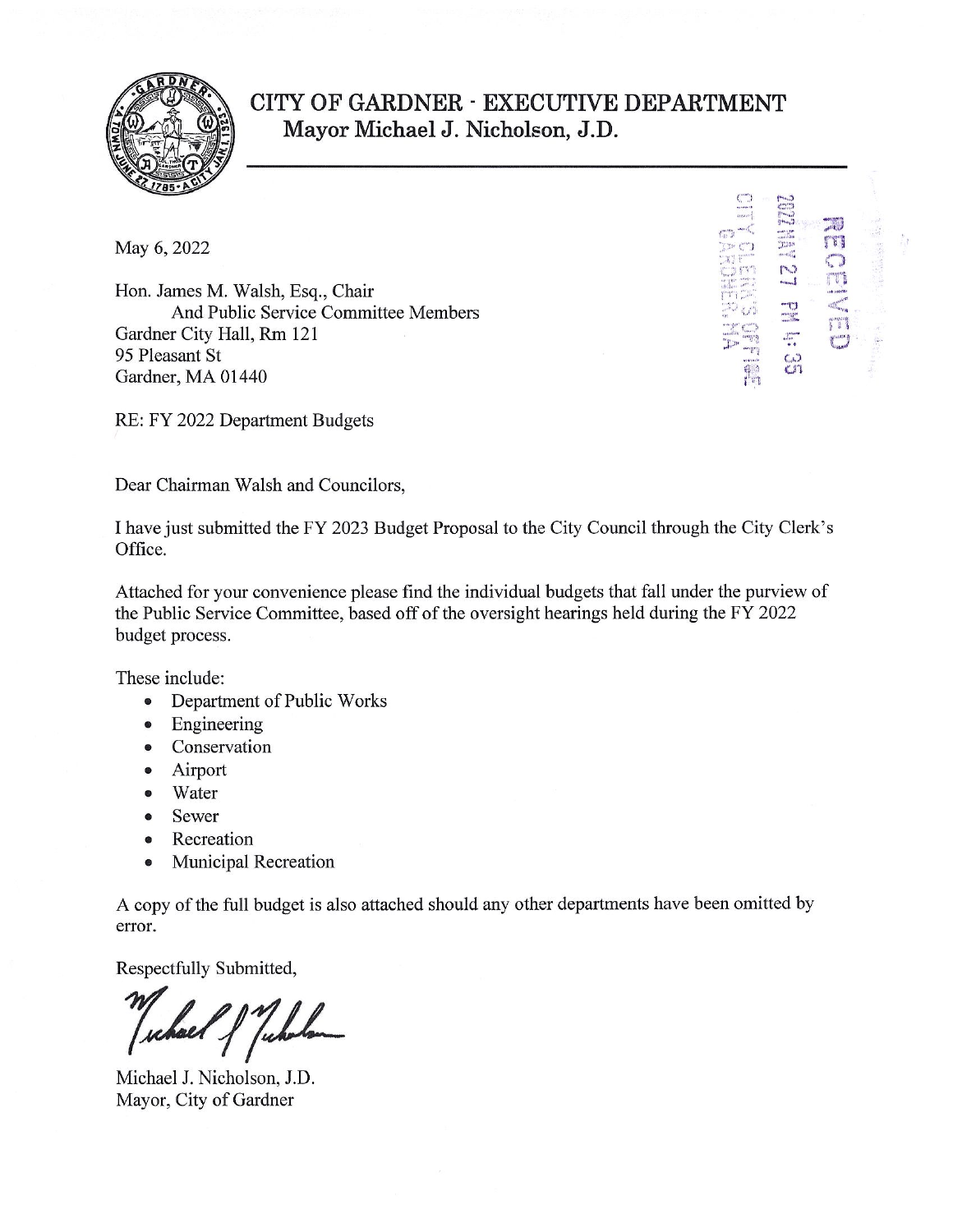| Ł<br>.<br>آ<br>Ē<br>ı<br>ä<br>Ä | Į<br>i |
|---------------------------------|--------|
|---------------------------------|--------|

| 564                        | 295<br>595                       |                          | čá               | 560                  | 525                  | SSC                | š                       | 955                       | ង្ហ                           | 554                      | 553                                       | 35                     | ESS <sub>1</sub>         | š                  | 549 | 747<br>345       | 546 |                  | ă                        | Ъć                             | 545              | 242             | 541                      | ð¥                      | 39              | 538                   | 537                       | 38                        | Šξ                    | ħΞ                     | ដូ                     | S2                               | 엺                        | g                      | 525                             | 825                      | 52            | ğ                      | ă         | SOS                                         | ÞΣ                | ă                         | 20Z               | 201                | δg                       | 56<br>36T                                                  | Line#             |                                      |
|----------------------------|----------------------------------|--------------------------|------------------|----------------------|----------------------|--------------------|-------------------------|---------------------------|-------------------------------|--------------------------|-------------------------------------------|------------------------|--------------------------|--------------------|-----|------------------|-----|------------------|--------------------------|--------------------------------|------------------|-----------------|--------------------------|-------------------------|-----------------|-----------------------|---------------------------|---------------------------|-----------------------|------------------------|------------------------|----------------------------------|--------------------------|------------------------|---------------------------------|--------------------------|---------------|------------------------|-----------|---------------------------------------------|-------------------|---------------------------|-------------------|--------------------|--------------------------|------------------------------------------------------------|-------------------|--------------------------------------|
| 14421                      | 14421                            | 14421                    | 14421            | 14421                | 14421                | 14421              | 14421                   | 14421                     | 14421                         | 14421                    | 14421                                     | 14421                  | 14421                    |                    |     | <b>TATAL</b>     |     | 14410            | 14410                    | 14410                          | 01111            | 14410           | 14410                    | $0$ t $ttt$             | <b>OITTEL</b>   | 14410                 | 14410                     | 14410                     | <b>UTT+T</b>          | 14410                  | 14410                  | 14410                            | 14410                    | 14410                  | 14410                           | 01 <b>bb1</b>            | 14410         | <b>TVIOL</b>           |           | <b>ITITI</b>                                | <b>ITIT1</b>      | 11171                     | 11171             | 11171              | 11171                    | <b>LLITT</b>                                               |                   |                                      |
| 52032                      | 52030                            | 1251                     | <b>O9tTS</b>     | <b>SOTTS</b>         | 51102                | <b>OOTTS</b>       | <b>OSOTS</b>            | <b>ICOT5</b>              | <b>O2OT5</b>                  | 51014                    | <b>S1013</b>                              | 51012                  | 01019                    | 14421 PUBLIC WORKS |     | SURVEY           |     | 00189            | 06129                    | 02129                          | E8605            | 00185           | 00085                    | 52240                   | 52230           | 06TZ5                 | 0/175                     | <b>LETZ5</b>              | 05125                 | 05025                  | 0005                   | 02025                            | <b>51551</b>             | 09715                  | 51013                           | <b>S1010</b>             | <b>SURVEY</b> |                        |           | 021120                                      | 02225             | 02125                     | 51460             | 02015              | 51014                    | <b>LIOIS</b>                                               |                   |                                      |
| <b>TRAFFIC MAINTENANCE</b> | <b>REPAIRS &amp; MAINTENANCE</b> | <b>TERMINATION LEAVE</b> | <b>LONGEVITY</b> | SICK LEAVE INCENTIVE | WORKING OUT OF GRADE | SHIFT DIFFERENTIAL | CLOTH/UNIFORM ALLOWANCE | WEEK-END STANDBY          | <b>OVERTIME</b>               | BOARD & COMM SAL & WAGES | MAINTENANCE CREW SAL & WAGES              | CLERK/ASST SAL & WAGES | DEPT HEAD SALARY & WAGES |                    |     |                  |     | ENCUMB EPA NPDES | ENCUMB PROFESSIONAL SERV | ENCUMB PROF DEVELOPMENT & TRAV | HONENWELL MV FEE | EPA NPDES       | CAPITAL IMPROVEMENT PLAN | <b>VEHICLE SUPPLIES</b> | OFFICE SUPPLIES | PROFESSIONAL SERVICES | PROFESSIONAL DEV & TRAVEL | <b>TELECOMMUNICATIONS</b> | <b>COMMUNICATIONS</b> | <b>NINOR EQUIPMENT</b> | INFORMATION TECHNOLOGY | <b>REPAIRS &amp; MAINTENANCE</b> | <b>TERMINATION LEAVE</b> | <b>LONGEVITY</b>       | <b>GIS / AUTOCAD TECHNICIAN</b> | DEPT HEAD SALARY & WAGES |               | CONSERVATION COMMISSIO |           | ENCUMB PROF DEVELOPMENT & TRAV<br>$\bullet$ | OFFICE SUPPLIES   | PROFESSIONAL DEV & TRAVEL | <b>LONGEVITY</b>  | OVERTIME           | BOARD & COMM SAL & WAGES | 11171 CONSERVATION COMMISSION<br>CONSERVATON AGENT SAL&WGS |                   |                                      |
|                            | w                                |                          |                  |                      |                      | www.www.           |                         |                           |                               |                          |                                           | www                    |                          |                    |     | ᠊                |     |                  |                          |                                |                  |                 |                          |                         |                 | ↜                     | $\bullet$                 | www.www.w                 |                       |                        |                        |                                  |                          |                        |                                 |                          |               | ÷.                     |           |                                             | $\sim$            |                           |                   | <b>wwwww</b>       |                          |                                                            |                   |                                      |
| 30,175.24                  | 157,598.85                       | 31,169.77                | 00'025           | 3,956.55             | 2,175.51             | <b>SLS.50</b>      | 26,360.00<br>÷.         | 22,900.00<br>≁            | 72,469.93<br>ተብ               | 2,062.50<br>۰ı           | 98.839.86                                 | 24,926.45              | 50,462.55                |                    |     | 161,340.80<br>ın |     | <b>2,500.00</b>  | 33,341.75                |                                |                  | 2,500.00        | $\blacksquare$           |                         | 1,100.27        | 15,568.01             | 150.00                    | 450.16                    | 20.00                 | 113.09                 | 5,845.00               | 03.10                            |                          | 420.00                 | 51,307.78                       | 42,941.64                |               | 33,781.76<br>s,        |           | $\bullet$                                   | 0231              | 322.23                    | $\bullet$<br>᠊ᡃ   | 463.29<br><b>U</b> | 5,500.00<br>v            | 27,481.54                                                  | ACTUALS           | <b>PY2020</b>                        |
|                            |                                  |                          |                  |                      |                      |                    |                         |                           |                               |                          |                                           |                        |                          |                    |     |                  |     |                  |                          |                                |                  |                 |                          |                         |                 |                       |                           |                           |                       |                        |                        |                                  |                          |                        |                                 |                          |               |                        |           |                                             |                   |                           |                   |                    |                          |                                                            | ACTUALS           | <b>F2021</b>                         |
| 29,711.49                  | 207,276.92                       | 10,493.31                | 600.00           | 4,921.18             | 9,385.10             | 59'019             | 21,990.00               | 21,539.29                 | 67,728.21                     | 2,500.00                 | 17,498.11                                 | 24,169.19              | 51,212.26                |                    |     | 127,832.06       |     | 33,683.08        | 8,447.25                 |                                |                  |                 |                          |                         | 514.69          | 6,912.43              | 75.00                     | 646.32                    |                       |                        |                        | 744.52                           | 2,782.73                 | 470.00                 | 29,976.74                       | 43,579.30                |               | 32,850.43              |           | $\blacksquare$                              | 45.41             | 353.00                    |                   |                    | 00'00'5'5                | 26,952.02                                                  |                   |                                      |
|                            |                                  |                          |                  |                      |                      |                    |                         |                           |                               |                          |                                           |                        |                          |                    |     | $\mathbf{u}$     |     |                  |                          |                                | $\sim$           | $10 -$          | $\mathbf{v}$             | 10                      | 10 <sub>1</sub> | $\sim$                | -10                       |                           | <b>00 10 10</b>       |                        |                        |                                  |                          |                        |                                 |                          |               | <b>SA</b>              |           | <b>۱Λ</b>                                   | $\sim$            | in.                       | $\cdot$           | <b>s</b>           | v. v                     |                                                            |                   |                                      |
| 12,113.76                  | 153,639.77                       | 5,861.33<br>¢            | s                | 3,947.44<br>↜        | 8,844.66             | 59.43              | 21,730.00<br>₩          | 19,447.03                 | 46,177.94                     | 1,875.00                 | 859,575.09                                | 22,021.22              | 45,837.94                |                    |     | 118, 152.42<br>∾ |     | 16,816.92        | 5,465<br>$\frac{1}{2}$   |                                |                  |                 |                          | $\cdot$                 | 158.91<br>÷     | 4,415.00<br>÷         | ₩                         | 1,100.00<br>÷             | <b>05760</b><br>÷     | ÷                      | 3,618.49<br>w          | 537.61<br>w                      | 2,640.52<br>$\mathbf{v}$ | 270.00<br>$\mathbf{v}$ | 43,161.90                       | 39,474.<br>နွ            |               | 28,327.94<br>∽         |           | w                                           | 26.35             | 740.25                    | $\mathbf{I}$      | <b>u</b> w w w w   | 4,125.00                 | 23,436.<br>بر<br>م                                         | CUR ACTUALS       | <b>FY2022</b>                        |
|                            |                                  |                          |                  |                      |                      |                    |                         |                           |                               |                          |                                           |                        |                          |                    |     |                  |     |                  |                          |                                |                  |                 |                          |                         |                 |                       |                           |                           |                       |                        |                        |                                  |                          |                        |                                 |                          |               |                        |           |                                             |                   |                           |                   |                    |                          |                                                            | <b>BUDGET</b>     | <b>FY2022</b>                        |
| 40,000.00                  | 200,000.00                       |                          | 00'029           | 3,500.00             | 12,000.00            | 1,000.00           | 21,730.00               | 20,000.00                 | 00'000'05                     | 3,100.00                 | 1,118,961.30                              | <b>PE.871.45</b>       | 52,424.40                |                    |     | 164,626.27       |     |                  |                          |                                |                  | 40,000.00       |                          | 00'005<br>$\bullet$     | 1,500.00        | 18,000.00<br>↭        | 00'009<br>∾               | 1,000.00<br>₩             | <b>400.00</b><br>᠊ᡃ   | 00'00'I<br>¢           | 6.000.00<br>᠊ᡃ         | 1,500.00<br>¢                    | ∽                        | 270.00<br>᠃            | 48,745.19                       | 44,611.08<br>ທະທ         |               | 37, 258.03<br>s        |           | w                                           | <b>CO.CO</b><br>s | 00'054<br>᠊ᡃ              | $\mathbf{I}$<br>w | ↜                  | 5,500.00                 | 30,908.03<br>$\mathbf{u}$ $\mathbf{v}$                     |                   |                                      |
| ۰n                         | v.                               | ↜                        | m                | $\sim$               | ÷                    | ₩                  | $\sim$                  | $\cdot$                   | w                             | s                        |                                           | $\sim$                 |                          |                    |     | ÷                |     | ∽                |                          |                                |                  | ᠊ᡃ              | ÷.                       |                         |                 |                       |                           |                           |                       |                        |                        |                                  |                          |                        |                                 |                          |               |                        |           |                                             |                   |                           |                   |                    |                          |                                                            | <b>DEPARTMENT</b> | <b>FY2023</b>                        |
| 00'000'01                  | 220,000.00                       |                          | 00'099           | 4,200.00             | 12,000.00            | 00000'L<br>$\sim$  | 22,260.00<br>$+$        | 22,650.00<br>$\mathbf{u}$ | <b>50,000.00</b><br><b>SA</b> | 3,100.00                 | 1,211,675.00<br>$\mathbf{u}$ $\mathbf{v}$ | 24,661.96              | 53,472.89<br><b>KO</b>   |                    |     | 164,856.28<br>۰A |     | ١n               |                          | ۰ι                             | v                | 00'000'00<br>٠m | ⇜                        | 00'005<br>- 2           | 1,500.00        | 18,000.00<br>÷        | 600.00                    | 1,000.00                  | 400.00                | 00'00'L<br>$\cdot$     | 00'005'9<br>÷.         | <b>1,500.00</b><br>᠊ᡃ            | s                        | w                      | 48,745.19<br>÷                  | 44,611.09                |               | 37,258.03              | <b>Us</b> | ∽                                           | 100.00<br>s       | <b>750.00</b>             | $\cdot$           | いいい                | 00'00'S<br>⇜             | 30,908.03<br>↜                                             |                   |                                      |
|                            |                                  |                          |                  |                      |                      |                    |                         |                           |                               |                          |                                           |                        |                          |                    |     |                  |     |                  |                          |                                |                  |                 |                          |                         |                 |                       |                           |                           |                       |                        |                        |                                  |                          |                        |                                 |                          |               |                        |           |                                             |                   |                           |                   |                    |                          |                                                            |                   | MAYOR<br><b>FY2023</b>               |
| 00'000'00                  | 200,000.00                       |                          | 00'099           | 3,500.00             | 12,000.00            | 1,000.00           | 26,020.00               | 20,000.00                 | 00'000'05                     |                          | 3,100.00                                  | 1,149,593.64           | 25,531.48<br>53,370.26   |                    |     | 166,040.63       |     |                  |                          |                                |                  | 40,000.00       |                          | 00.00                   | <b>00'005'T</b> | <b>18,000.00</b>      | 00'009                    | 1,000.00                  | 400.00                | <b>00°005'T</b>        | 00'000'9               | 00'005'T                         | $\mathbf{j}$             |                        | 49,624.66                       | 45,415.97                |               |                        | 37,815.45 |                                             | <b>JOD:00</b>     | <b>750.00</b>             |                   |                    | <b>5,500.00</b>          | 31,465.45                                                  |                   |                                      |
|                            |                                  |                          |                  |                      |                      |                    |                         |                           |                               |                          |                                           |                        |                          |                    |     |                  |     |                  |                          |                                |                  |                 |                          |                         |                 |                       |                           |                           |                       |                        |                        |                                  |                          |                        |                                 |                          |               |                        |           |                                             |                   |                           |                   |                    |                          |                                                            |                   | <b>CITY COUNCIL</b><br><b>FY2023</b> |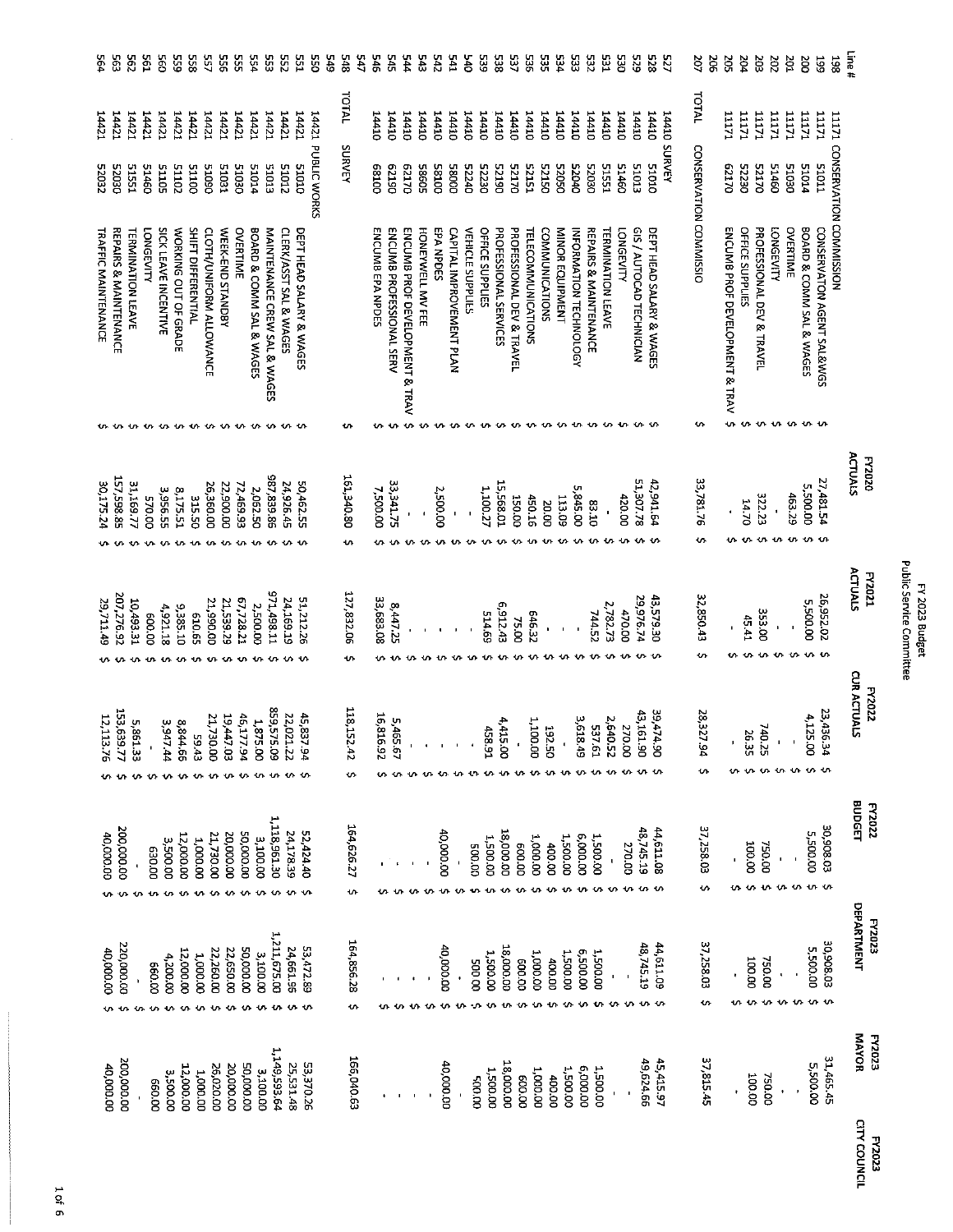| ្អូ                     | 514              | <b>GIB</b>                   | 219                              | t <sub>19</sub>       | ΟĽθ                           | 609                       | 809                       | 9                             | 909           | g | ęp4                   | g                              | 209                       | <b>go</b>              | eoo                   | 565                  | 398              | 165                     | 965                     | ង្ហ                    | <b>P94</b>       | 565                      | 265                       | 591                    | 065                      | 585                           | 385                        | 782                      | 88                        | 382                   | 584           | 583          | 282              | 581          | 380             | 579               | 873           | <b>ZZ5</b>            | 9/5                       | 2/5                              | <b>E74</b>            | 573                    | <b>215</b>         | 571                        | 2X                     | 595                    | 895                       | 795                         | 995                        | 59S                       |
|-------------------------|------------------|------------------------------|----------------------------------|-----------------------|-------------------------------|---------------------------|---------------------------|-------------------------------|---------------|---|-----------------------|--------------------------------|---------------------------|------------------------|-----------------------|----------------------|------------------|-------------------------|-------------------------|------------------------|------------------|--------------------------|---------------------------|------------------------|--------------------------|-------------------------------|----------------------------|--------------------------|---------------------------|-----------------------|---------------|--------------|------------------|--------------|-----------------|-------------------|---------------|-----------------------|---------------------------|----------------------------------|-----------------------|------------------------|--------------------|----------------------------|------------------------|------------------------|---------------------------|-----------------------------|----------------------------|---------------------------|
| 14482                   | 28171            | 14482                        | <b>14482</b>                     | <b>14482</b>          | <b>14482</b>                  | <b>14482</b>              | 14482                     | 14482                         |               |   | <b>TOTAL</b>          |                                | 14421                     | 14421                  | <b>14421</b>          | 14421                | 14421            | 14421                   | 14421                   | 14421                  | 14421            | 14421                    | 14421                     | 14421                  | 14421                    | 14421                         | 14421                      | 14421                    | 14421                     | 14421                 | 14421         | 14421        | 14421            | 14421        | 14421           | 14421             | 14421         | 14421                 | 14421                     | 14421                            | 14421                 | 14421                  | 14421              | 14421                      | 14421                  | <b>14421</b>           | 14421                     | 14421                       | 14421                      | 14421                     |
| 07240                   | 02230            | 06125                        | 15125                            | 05725                 | 0TTZ5                         | 05025                     | 02025                     | <b>OTOTS</b>                  | 14482 AIRPORT |   | PUBLIC WORKS          |                                | 97989                     | 68602                  | 65163                 | <b>ES123</b>         | 06099            | 00/29                   | 62243                   | 62230                  | E2192            | 06129                    | 62151                     | 05029                  | 52035                    | E2033                         | 52052                      | 62030                    | 58602                     | 55163                 | 55123         | <b>OGOSS</b> | 00/25            | 52243        | 52230           | 07225             | 22192         | 06125                 | <b>DZIZS</b>              | EST25                            | 05125                 | <b>52120</b>           | 0112               | 02025                      | 05025                  | <b>Dr025</b>           | 82038                     | 52035                       | 52054                      | 52053                     |
| <b>VEHICLE SUPPLIES</b> | OFFICE SUPPLIES  | <b>PROFESSIONAL SERVICES</b> | <b><i>TELECOMMUNICATIONS</i></b> | <b>COMMUNICATIONS</b> | <b>ENERGY &amp; UTILITIES</b> | MINOR EQUIPMENT           | REPAIRS & MAINTENANCE     | DEPT HEAD MANAGER SAL & WAGES |               |   |                       |                                | ENCUMB TIP - PEARSON BLVD | ENC ROAD RESURFACE EXP | ENCUMB BUILDING REHAB | ENCUMB NEW EQUIPMENT | ENC NEW VEHICLES | ENCUMB ROAD MAINTENANCE | ENCUMB VEHICLE FUEL EXP | ENCUMB OFFICE SUPPLIES | ENCTREE PLANTING | ENCUMB PROFESSIONAL SERV | ENCUMB TELECOMMUNICATIONS | ENCUMB MINOR EQUIPMENT | ENC CEMETERY MAINTENANCE | ENC PARKING METER MAINTENANCE | ENCUMB TRAFFIC MAINTENANCE | ENCUMB REPAIRS & MAINTEN | ROAD RESURFACING EXPENSES | <b>BUILDING REHAB</b> | NEW EQUIPMENT | NEW VEHICLES | ROAD MAINTENANCE | VEHICLE FUEL | OFFICE SUPPLIES | SNOW & ICE        | TREE PLANTING | PROFESSIONAL SERVICES | PROFESSIONAL DEV & TRAVEL | <b><i>TELECOMMUNICATIONS</i></b> | <b>COMMUNICATIONS</b> | <b>STREET LIGHTING</b> | ENERGY & UTILITIES | EQUIPMENT RENTAL           | <b>NINOR EQUIPMENT</b> | INFORMATION TECHNOLOGY | UNACCEPTED ROAD MAINTENAN | <b>CEMETERY MAINTENANCE</b> | <b>CRUSHER MAINTENANCE</b> | PARKING METER MAINTENANCE |
|                         |                  |                              | .                                |                       |                               |                           |                           |                               |               |   |                       |                                |                           |                        |                       |                      |                  |                         |                         |                        |                  |                          |                           |                        |                          |                               |                            |                          |                           |                       |               |              |                  |              |                 |                   |               |                       |                           |                                  |                       |                        |                    |                            |                        | -60                    | $\mathbf{u}$              | ۰u                          |                            |                           |
| 520.35                  |                  |                              | 596.46                           |                       | 3,301.02                      |                           | 5,301.89                  |                               |               |   | 2,962,729.78<br>s     |                                |                           | 73,329.53              |                       | 27,367.00            |                  | 16,779.12               |                         |                        | 5.558.00         |                          | $\pmb{\cdot}$             | 7,396.84               | 86'69                    | 7,196.58                      | 8,665.19                   | I61.08                   | 142,311.99                | 10,650.35             |               | 148.860.00   | 120,279.72       | 177,274.23   | 3,766.82        | 571,851.71        |               | 14,106.62             | 3,527.37                  | 6,893.93                         |                       | 136.676.61             | 25,728.19          | 3,507.25                   | 5,659.02               | 2,428.62               | 4,773.00                  | 00'000'6                    | 1,489.54                   | 6,858.78                  |
| 541.89                  | 50°              | /9'588                       | 1,556.29                         |                       | 4,853.36<br>÷                 |                           | 3,861.20                  | $\blacksquare$                |               |   | 3,516,013.27<br>U.    |                                | 3,877.50                  | 496,728.21             |                       | <b>18,151.00</b>     | 1,140.00         |                         | 6,041.83                | $\blacksquare$         | 216.54           |                          | 0.50                      | 00'000'S               |                          | 21,441.85                     | 11,235.85                  | 42,970.64                | 385,290.97                | 1,908,77              |               |              | 116,674.53       | 189,743.66   | 4,000.00        | 562,124.54        |               | 28,938.94             | 4,172.69                  | 7,337.69                         |                       | 134,752.65             | 26,589.77          | 1,000.00                   | 7,157.57               | 2,704.20               |                           | 8,999.12                    | 43.17                      | 4,135.37                  |
| 2,755.<br>5.            |                  | <b>00.001</b>                | 738.32<br>↜                      | F6'5'9<br>↜           | 4,024.<br>ġ                   |                           | 312<br>ġ<br>~ ~ ~         |                               |               |   | 3,750,847.<br>y<br>t. |                                |                           | 348,657.30             | 8,091.23              | 131,943.42           |                  | 8,325.47                | 18,288.<br>늘            | 2,507.81               | 6,832.47         | 480.00                   |                           | 1,272.75               |                          | 19,936.14                     |                            | 24,219.59<br>15,129.83   | 563,541.90                | 1,601.54              | (6, 162.32)   | 249,115.00   | 118,163.59       | 210,680.60   | 2,779.34        | 648,008.2<br>w    | $\,$ $\,$     | 11,305.99             | 6,937.32<br>2,172.05      | 6,937.3                          | $\blacksquare$        | 117,716.40<br>۰M۱.     | 25,487.2<br>ö<br>n | $\blacksquare$<br><b>س</b> | 1.22.1<br>j.<br>۰n     | 1,326.1<br>¢           | $\pmb{\cdot}$             | 9,000.00                    |                            | 2,236.88                  |
|                         | 100.00<br>ູ      | 100.00<br>⇜                  | 00009<br>÷                       | 100.00<br>↭           | 3,500.00<br>۰n                | 100.00<br>₩               | 00'000'LL<br>$\sim$       | $\mathbf{I}$                  |               |   | 2,568,524.09          | <b>Ur</b>                      |                           |                        |                       |                      |                  |                         |                         |                        |                  |                          |                           |                        |                          |                               |                            |                          | 150,000.00                | 10,000.00             |               |              | 120,000.00       | 220,000.00   | 4,500.00        | 00'000'00E        | 00'000'01     | 15,000.00             | 00'000'5                  | 00'000'6                         | 3,000.00              | 00'000'06              | 25,000.00          | 1,000.00                   | 20,000.00              | 2,500.00               | 5,000.00                  | 00'000'6                    | 2,000.00                   | 20,000.00                 |
|                         | 100.00<br>00'005 | 100.00                       | 00.003<br>$+7+$                  | 00.00<br>÷            | 3500.00                       | <b>DO 001</b><br>w<br>-10 | 11,000.00                 | <b>'n in</b>                  | 25,000.00     |   |                       | 3,941,679.85<br>$\mathfrak{c}$ |                           |                        |                       |                      |                  |                         |                         |                        |                  |                          |                           |                        |                          |                               |                            |                          | 150,000.00                | 10,000.00             | 1,205,000.00  |              | 00'000'02T       | 240,000.00   | 4,500.00        | <b>OO'OOO'OOE</b> | 00'000'01     | 15,000.00             | 5,000.00                  | 9,000.00                         | 3,000.00              | 120,000.00             | 25,000.00          | 1,000.00                   | 20,000.00              | 2,500.00               | 5,000.00                  | 000006                      | 2.000.00                   | 20.000.00                 |
|                         | 00'005<br>00'00  |                              | 00.001                           | 00.008                | 3,500.00<br>00.00             |                           | 11,000.00<br><b>00.00</b> |                               | 25,000.00     |   |                       | 2,615,775.38                   |                           |                        |                       |                      |                  |                         |                         |                        |                  |                          |                           |                        |                          |                               |                            |                          | 150,000.00                | 10,000.00             |               |              | 120,000.00       | 220,000.00   | 4,500.00        | 300,000.00        | 10,000.00     | 15,000.00             | 5,000.00                  | 00'000'6                         | 3,000.00              | <b>00'000'00T</b>      | 25,000.00          | <b>DO:DOO'T</b>            | 20,000.00              | <b>2,500.00</b>        | 5,000.00                  | ourour's                    | 2,000.00                   | 20,000.00                 |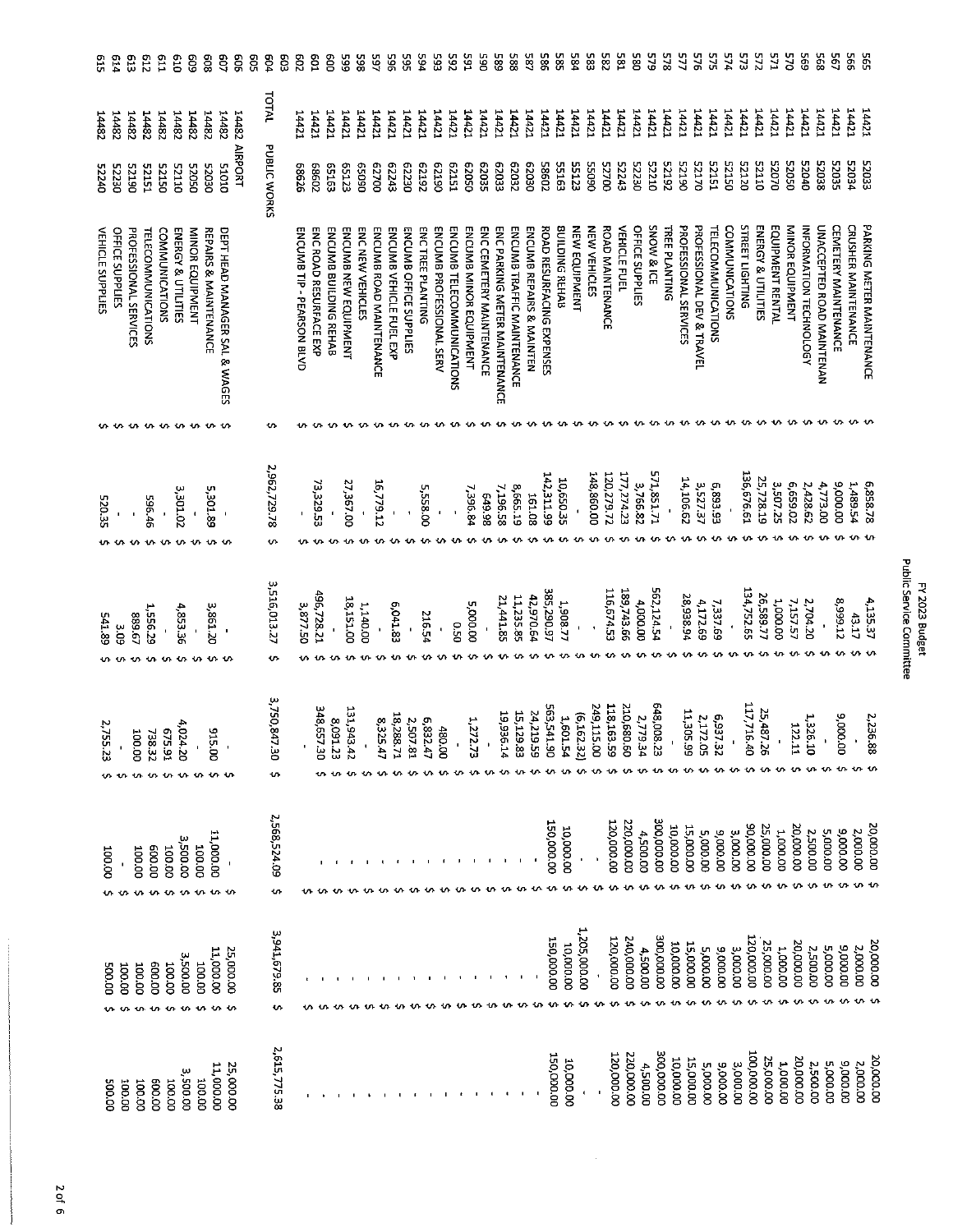| 541                  | 340<br>839                                 | 838                          | 237                                         | 98                           | 835                  | 534                     | 533                 | 232            | E <sub>23</sub>                    | 08                           | 628                                        | 828                      | 727                      | 978<br>528               | 524                    | <b>SZS</b>                                                          | 778                  | 52                     | Ρă | 52                       | 252                 | <b>LS4</b>              | 5 <sup>1</sup>          | <b>G#Z</b>          | 34                        | 747                      | 746                  | 29<br>22               | 727                           | 362                                    | 725                      | $v\overline{z}t$           | 723<br>727              | 573<br>6/4               | 219                       | 571<br>620                      | 819<br>619             | LT9                      | 919                       |
|----------------------|--------------------------------------------|------------------------------|---------------------------------------------|------------------------------|----------------------|-------------------------|---------------------|----------------|------------------------------------|------------------------------|--------------------------------------------|--------------------------|--------------------------|--------------------------|------------------------|---------------------------------------------------------------------|----------------------|------------------------|----|--------------------------|---------------------|-------------------------|-------------------------|---------------------|---------------------------|--------------------------|----------------------|------------------------|-------------------------------|----------------------------------------|--------------------------|----------------------------|-------------------------|--------------------------|---------------------------|---------------------------------|------------------------|--------------------------|---------------------------|
| 04419                | <b>OP7T9</b><br><b>G1440</b>               | 01440                        | 0440                                        | 01440                        | 01440                | 01440                   | 01440               | 01440          | 01440                              | <b>C1440</b>                 | 04440                                      | 01440                    | 07440                    | 61440<br>07440           |                        | 01440<br>01440                                                      |                      | TOTAL                  |    | <b>16625</b>             | 16625               | 16625                   | <b>16625</b>            | 16625               | 16625                     | 16625                    | 16625                | <b>TATAL</b>           | 16620                         | 16620                                  | 16620                    | 16620                      |                         | <b>17101</b>             | <b>72542</b>              | 15542                           | TOTAL                  | 14482                    | 14482                     |
| 05025                | 12023<br>00025                             | 05030                        | 51551                                       | 51105                        | 51102                | 06015                   | <b>51031</b>        | <b>51030</b>   | 51020                              | <b>E1013</b>                 | 51015                                      | 51012                    | 41015                    | 51013                    | <b>51012</b>           | <b>TTOTS</b><br>0T0T5                                               | 61440 SEWER EXPENSES | MUNICIPAL RECREATION   |    | 05029                    | 05025               | 06015                   | 51020                   | <b>51014</b>        | <b>LLOTS</b>              | 01015                    | MUNICIPAL RECREATION | <b>RECREATION</b>      | 05129                         | 58150                                  | <b>55057</b>             | 52112                      | <b>16620 RECREATION</b> | <b>KOUTH COMMISSION</b>  | 556625                    | 15542 YOUTH COMMISSION<br>52230 | <b>AIRPORT</b>         | 62190                    | 03030                     |
| <b>NEW EQUIPMENT</b> | REPAIRS TO MAINS<br>INFORMATION TECHNOLOGY | REPAIRS & MAINTENANCE        | <b>TERMINATION LEAVE</b>                    | SICK LEAVE INCENTIVE         | WORKING OUT OF GRADE | CLOTH/UNIFORM ALLOWANCE | WEEK-END STANDBY    | OVERTIME       | ENGINEERS SALARY & WAGES           | BUSINESS MANAGER SAL & WAGES | ASSISTANT DIR SALARY & WAGES               | DPW CLERK SALARY & WAGES | MAINTENANCE CREW-SAL&WGS | PT/CLERK/GIS             | CLERK/ASST SAL & WAGES | DEPT HEAD SALARY & WAGES<br><b>CITY ENGINEER SALARY &amp; WAGES</b> |                      |                        |    | ENCUMB MINOR EQUIPMENT   | MINOR EQUIPMENT     | CLOTH/UNIFORM ALLOWANCE | P/T PLAYGROUNDS SAL&WGS | COACHES SAL & WAGES | SUPERVISOR SALARY & WAGES | DEPT HEAD SALARY & WAGES |                      |                        | ENCUMB PLAYGROUND IMPROVMENTS | PLAYGROUND IMPROVEMENTS                | CELEBRATIONS&SPEC EVENTS | HOLIDAY LIGHT & DECORAT    |                         |                          | <b>YOUTH ACTIVITIES</b>   | <b>OFFICE SUPPLIES</b>          |                        | ENCUMB PROFESSIONAL SERV | ENCUMB REPAIRS & MAINTEN  |
|                      |                                            |                              |                                             |                              |                      |                         |                     |                |                                    |                              |                                            |                          |                          |                          |                        | .                                                                   |                      | <b>VI</b>              |    | <b>U</b> r               | www.                |                         |                         |                     | いい                        |                          |                      | ₩                      |                               | <b>u</b> w w w                         |                          |                            |                         | <b>U)</b>                |                           | n v                             | u.                     |                          | ぃぃ                        |
| 4,265.00             | 10.578.1                                   | 31,784.41<br>26,558.85<br>٠n | 18,701.49                                   |                              | <b>141.96</b>        | 2,760.00                | 14,041.11           | 2,563.41       | 5,330.99                           |                              | 36 873.11                                  | 12.463.47                | 215,825.46               | 31,857.24                | 61,185.83              | 21,471.08<br>25,231.54                                              |                      | 53,594.17<br><b>v</b>  |    | $\pmb{\epsilon}$<br>ທ-ທ- |                     | w w                     | <b>19,570.00</b>        | ⇜                   | 4,024.17<br>ぃぃ            | 30,000.00                |                      | 49.854.79<br>÷         | 15,315.35<br>s                | 19.414.44<br>÷.                        | 125.00                   | 15,000.00<br>∿ ∿           |                         | ۰n                       | $\mathbf{r}$              | s s                             | 12,672.24<br>÷.        | 730.53                   | 2,221.99<br>v v           |
| 103,815.19           | 3,092.07                                   | 23,784.97<br>÷               | 25,342.16<br>$\pmb{\cdot}$<br>$\sim$<br>÷U. | $\bullet$                    | ۰n                   | 00'005'T<br>10.         | 14,563.27<br>$\sim$ | 7,872.12       | $\pmb{\epsilon}$<br>n <sub>n</sub> | m                            | 13,345.48<br>$\mathbf{u}$                  | 12,086.79                | 251,600.59<br>v.         | 36,122.49                | 53,701.38<br>ተጥ        | 21,789.90<br>25,606.07                                              |                      | 50,316.46<br>w         |    | Ŧ<br>u                   | 18,087.55<br>$\sim$ | $\blacksquare$<br>s.    | 2,135.25<br>÷           |                     | 99'66<br>ぃぃぃ              | 30,000.00                |                      | 45,469.45<br>ᡃᠬ        | 4,493.83                      | 25,975.62<br>www.                      | $\blacksquare$           | <b>15,000.00</b>           |                         | ٠n                       | $\mathbf{L}_{\mathbf{r}}$ | n n                             | 43,128.67<br>₩         | 26,594.52                | 4,828.65<br>$\sim$ $\sim$ |
| 21,874.52<br>v.v.    |                                            | 5,322.76                     | 1,237.87<br>7,208.30                        |                              | $\sim$               | 750.00                  | 11,919.82           | 4,929.99       | <b>00 00 00 00</b>                 | 3,703.10                     | 28,426.<br>ξ,<br>$\mathbf{u}$ $\mathbf{v}$ | 11,401.38<br>$\sim$      | 259,070.55               | 36,100.05<br>$u$ $v$ $v$ | 38,292.54              | 19,864.77<br>23,343<br>$\mathbf{u}$ $\mathbf{u}$                    | z                    | 73,487.72<br><b>U1</b> |    | 11,447.38                | 1,000.00<br>.       | $\mathbf{r}$            | 27,150.00               |                     | 3,890.34                  | 30,000.00                |                      | 42,069.81<br>۰n        | 10,604.3<br>Ñ                 | 16,025.21                              |                          | 15,440.28                  |                         | $\blacksquare$<br>∽      | $\bullet$                 | $\blacksquare$<br>n n           | 12,366.07<br>÷         | 1,103.40                 | 2,054.01<br>$\sim$ $\sim$ |
| 00'000'05            | <b>DO.000.2</b><br>⇜                       | <b>00'000'00T</b>            | 20,000.00<br>いいい                            | 2,500.00<br>∽                | 5,000.00             | 5,200.00<br>w w         | 20,000.00<br>$\sim$ | 25,000.00<br>⇜ | s                                  | 13,510.82<br>s               | 38,306.68<br>¢                             | 12,416.89<br>∽           | 348,460.00<br>↜          | 50,132.24<br>↜           | 59,380.88<br>᠊ᠬ        | 22,305.54<br>$\sim$ $\sim$                                          | 26,212,20            | 00'00'59<br>s          |    | ç.                       | 1,000.00<br>⇜       | 00'005<br>$\cdot$       | 26,400.00<br>$\sim$     | 3,500.00            | 4,000.00<br>いいい           | 00'000'08                |                      | 38,500.00<br>c,        |                               | <b>00'000'07</b><br>$\mathbf{C}$<br>u. | 1,000.00                 | 00'005'11<br>$\sim$ $\sim$ |                         | 1,000.00<br>$\mathbf{v}$ | 00'006                    | <b>100.00</b><br>u u            | 16,000.00<br>÷         |                          | 00.005<br>vi in           |
| 00'000'05<br>٠U٠     | 00'000'S                                   | 100,000.00<br>∿              | 20,000.00<br>$\sim$                         | 2,500.00<br><b>10-10-10-</b> | 5,000.00             | 5,940.00                | 20,000.00           | 25,000.00      | 00'069'6                           | 19,260.00                    |                                            | 12,666.00<br>.           | 352,586.11               | 23,250.00<br><b>****</b> | 73,360.00              | 22,600.00<br>いい                                                     | 26,684.00            | 74,000.00<br>÷         |    | 2,000.00<br>÷            | 1,000.00            | 1,000.00                | 32,500.00               | <b>DO DOS E</b>     | 4,000.00<br><b>www.ww</b> | 30.000.00                |                      | <b>118,500.00</b><br>s |                               | 100,000.00<br>∽                        | 00000T<br>$\bullet$      | 17,500.00<br><b>v</b> v    |                         | 1,000.00<br>S            | 00'006                    | 00001<br>s s                    | 41,000.00<br>$\bullet$ |                          | $\blacksquare$<br>n 01    |
| 00'000'05            | 5,000.00                                   | OD'OOD'OOT                   |                                             |                              | 2,500.00             | 5,000.00<br>7,230.00    | 20,000.00           | 25,000.00      | 13,781.04                          | 19,641.63                    |                                            | 12,765.74                | 372,185.72               | 50,036.02                | 57,883.54              | 22,707.98                                                           | 26,685.13            | 00'00'2'               |    |                          | 1,000.00            | <b>1,000.00</b>         | 28,000.00               | 3,500.00            | 4,000.00                  | 30,000.00                |                      | 38,500.00              |                               |                                        | 20,000.00<br>1,000.00    | 00 005' 41                 |                         | <b>DO.DO.L</b>           |                           | 00'006<br><b>OCTOOT</b>         | 41,000.00              |                          | $\blacksquare$            |

# 3 of 6

FY 2023 Budget<br>Public Service Committee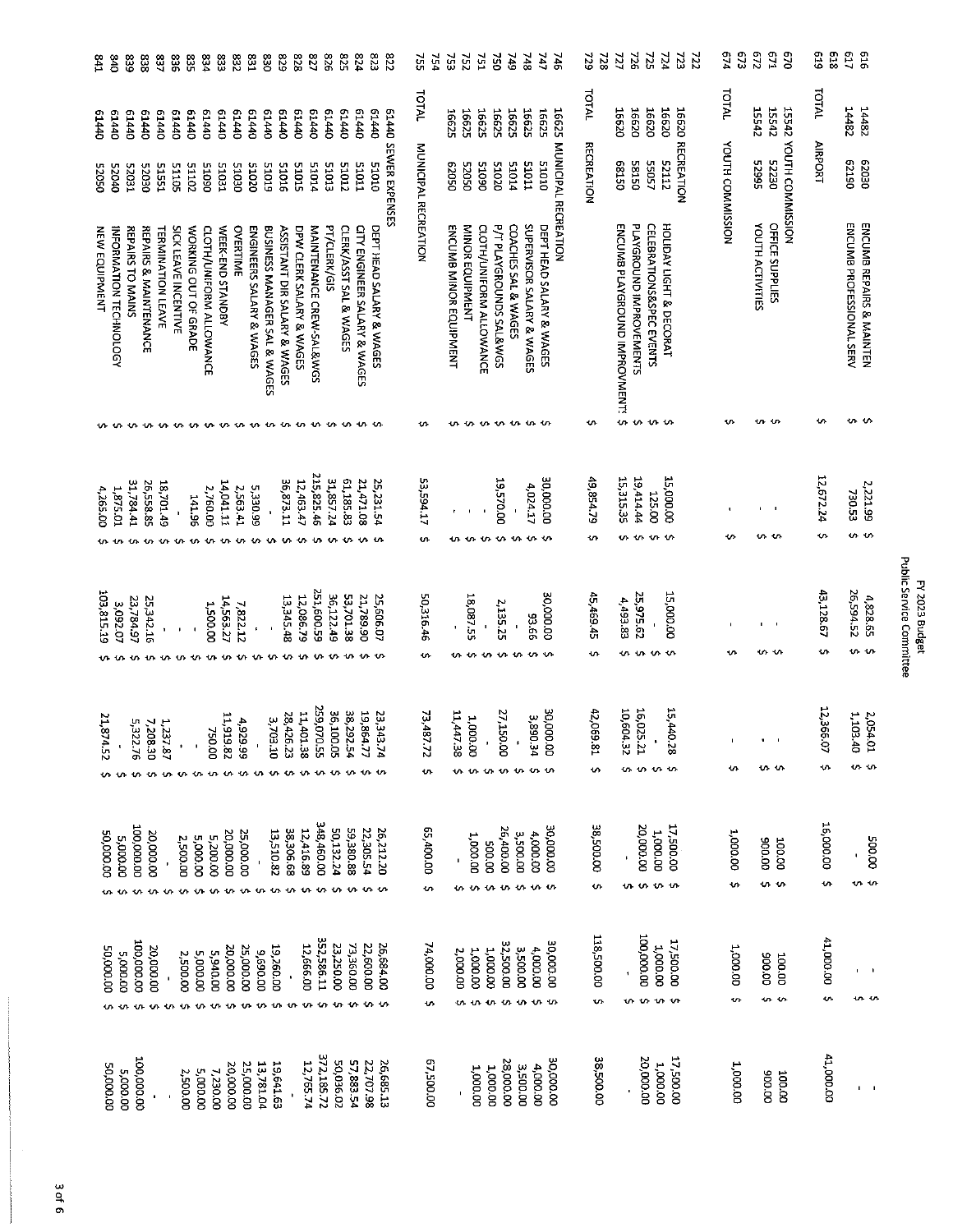| 392          | 581                           | 068                                          | 688                                    | 888                  | 887 | 988                    | 588<br>88              | 88    | 283                      | 58                                                         | 88 | 528                             | 878                | 777                 | 9/8               | 5/8                          | 874                           | 273                   | 218                          | <b>E71</b>                     | $\frac{8}{2}$             | 698                       | 898                    | 867                      | 998                   | 598                       | 564                  | 883                 | 298                     | E93                      | 86              | 623                         | 858                        | <b>Z52</b>                      | 958                            | 558               | 654                         | ξŠ                      | 758                         | IS <sub>8</sub>                 | $\overline{05}$           | 618                     | 848                    | 747                   | 918                   | 545                       | 544                       | 543                   | 242                |
|--------------|-------------------------------|----------------------------------------------|----------------------------------------|----------------------|-----|------------------------|------------------------|-------|--------------------------|------------------------------------------------------------|----|---------------------------------|--------------------|---------------------|-------------------|------------------------------|-------------------------------|-----------------------|------------------------------|--------------------------------|---------------------------|---------------------------|------------------------|--------------------------|-----------------------|---------------------------|----------------------|---------------------|-------------------------|--------------------------|-----------------|-----------------------------|----------------------------|---------------------------------|--------------------------------|-------------------|-----------------------------|-------------------------|-----------------------------|---------------------------------|---------------------------|-------------------------|------------------------|-----------------------|-----------------------|---------------------------|---------------------------|-----------------------|--------------------|
| 05/29        | 05v29                         | 62450                                        | 02450                                  |                      |     | <b>TAIAL</b>           | <b>TAINL</b>           | 66619 | 66619                    |                                                            |    | <b>TOTAL</b>                    |                    | 04440               | 04440             | 0##19                        | 01440                         | 01440                 | 01440                        | <b>C1440</b>                   | 61440                     | 04419                     | 61440                  | 01440                    | 01440                 | 01440                     | <b>D1440</b>         | <b>D1440</b>        | 0.1440                  | 01440                    | 61440           | 04419                       | 01440                      | <b>G1440</b>                    | 07779                          | 61440             | 01440                       | 01440                   | 01440                       | C1440                           | 01440                     | 61440                   | <b>G1440</b>           | 01440                 | 01440                 | 01440                     | 07779                     | 61440                 | 0.1440             |
| 51013        | 51012                         | <b>LIOIS</b>                                 | DIDIS                                  | 62450 WATER EXPENSES |     | SEWER FUND             |                        | 96665 | 08665                    |                                                            |    | SEWER EXPENSES                  |                    | 91989               | 68614             | 01989                        | <b>68203</b>                  | <b>COLED</b>          | 65123                        | <b>QEOS9</b>                   | 62360                     | 62231                     | 62230                  | 06129                    | 62150                 | 01179                     | 05029                | 01079               | <b>LEDZ9</b>            | 02029                    | 91985           | 1.945                       | 57610                      | 10925                           | 00925                          | 20695             | 55163                       | 55055                   | 02055                       | 08825                           | 52360                     | 07225                   | 52231                  | 52230                 | 06IZ5                 | 02125                     | EST25                     | 05175                 | 0TTZ5              |
| PT/CLERK/GIS | CLERK/ASST SAL & WAGES        | <b>CITY ENGINEER SALARY &amp; WAGES</b>      | DEPT HEAD SALARY & WAGES               |                      |     |                        | SEWER OTHER EXPENDITUR |       | TRANSFER TO GENERAL FUND | 61999 SEWER OTHER EXPENDITURES<br>TRANSFER TO CAPITAL FUND |    |                                 |                    | ENC SLUDGE LANDFILL | ENC PUNP STATIONS | <b>ENC FACILITY PLANNING</b> | ENCUMB WWTF-PLAN/HEADWORK DES | ENCUMB FACILITY MAINT | ENCUMB COLD STORAGE BUILDING | ENCUMB SEWER SYS SOFTWARE MODL | ENCUMB AWWT CONT&OPERATIO | ENCUMB CHEMICAL TREATMENT | ENCUMB OFFICE SUPPLIES | ENCUMB PROFESSIONAL SERV | ENCUMB COMMUNICATIONS | ENCUMB ENERGY & UTILITIES | ENCUMB NEW EQUIPMENT | ENCINFORMATION TECH | ENCUMB REPAIRS TO MAINS | ENCUMB REPAIRS & MAINTEN | SLUDGE LANDFILL | <b>NTEREST-OUTSIDE DEBT</b> | <b>NTEREST-INSIDE DEBT</b> | <b>PRINCIPAL - OUTSIDE DEBT</b> | <b>PRINCIPAL - INSIDE DEBT</b> | TAXES OTHER TOWNS | FACILITY MAINTENANCE        | NPDES REPORT/WWTF STUDY | SEWER SYSTEM MODEL SOFTWARE | <b>INDIRECT COSTS REIMBURSE</b> | AWWTP CONTRACT OPERATIONS | <b>VEHICLE SUPPLIES</b> | CHEMICALS/LAB SUPPLIES | OFFICE SUPPLIES       | PROFESSIONAL SERVICES | PROFESSIONAL DEV & TRAVEL | <b>TELECOMMUNICATIONS</b> | <b>COMMUNICATIONS</b> | ENERGY & UTILITIES |
|              | <b>.</b>                      |                                              |                                        |                      |     | v v                    |                        |       | s s                      |                                                            |    | v                               |                    |                     |                   |                              | ተው                            |                       |                              |                                |                           |                           |                        |                          |                       |                           |                      |                     |                         |                          |                 |                             |                            |                                 |                                |                   |                             |                         |                             |                                 |                           | <b>un us</b>            |                        |                       |                       |                           |                           |                       |                    |
| 4.072.41     | 58,757.70<br>$\sim$           | 21,471.08<br>$\sim$                          | 25,231.54                              |                      |     | 2,631,877.07<br>n n    | 342,262.00             |       | 246,762.00               | <b>95.500.00</b><br>۰V                                     |    | 2,289.615.07<br>ţ               |                    | 47,597.15           | 35,165.80         | 17,608.45                    | 145,736.43                    |                       | 6,000.00                     | $\mathbf{I}$                   |                           |                           |                        | 360.67                   |                       |                           | 53,442.14            |                     | 27,139.06               | 025.00                   | 139.640.97      | 35,271.02                   |                            | 239,117.80                      |                                |                   |                             | 6,400.00                | 00'00'28                    |                                 | 667, 239.38               | 5,581.17                | 34,919.59              | 19,370.05             | 23,290.08             | 75.00                     | 2,920.92                  | 1,374.50              | 188,959.93         |
| 2,377.25     | 52,791.93<br>$\sim$           | 21,777.96<br>÷.                              | 25,592.05                              |                      |     | 3,149,680.91<br>10. In | 352,600.00             |       | 352,600.00<br>'n n       | $\pmb{\cdot}$                                              |    | 2,797,080.91<br>łл              |                    | 114,061.53          | 13,201.11         | 24,720.65                    | 23,337.83                     |                       | 101,095.94                   |                                | 16,459.90                 | 105,910.80                |                        | 1,923.06                 | $\ddot{\phantom{0}}$  | 21.81                     | 166,243.11           | (1,776.67)          | 125,389.11              |                          |                 | 88,002.69                   |                            | 241,220.80                      | $\mathbf t$                    |                   | 33,383.48                   | 2,500.00                | 6,163.61                    |                                 | 746.592.98                | 6.929.47                | 35,206.96              | 19,818.20             | 23,013.90             | 20.00                     | 3,269.26                  | 1,140.43              | 185,058.47         |
| 3,446.44     | 51,032.<br>ġ,<br><b>v. v.</b> | 19,876.<br>$\ddot{\varepsilon}$<br><b>Ur</b> | 23,357.<br>$\mathbf{a}$<br>¢           |                      |     | 3,785,783.51           | 340,000,00<br>… ~      |       | 340,000.00<br>0.0        |                                                            |    | 3,445,783.<br>ŗ<br>$\mathbf{v}$ |                    | 342,366.42          |                   | 8,362.90                     | 126.69                        | 408,645.90            | 54,527.55                    | 00'006'8                       | 20'529.02                 | 70,882.65<br>w            | 10,141.69              | 42,943.11                | 548.63                | 45,959.79                 | 84,184.81            |                     | 96,588.80<br><b>SA</b>  | -in                      | $\mathcal{L}$   | 167,997.7<br>ౚ              | <b>u</b> u u               | 564,061.16                      | $\mathbf{I}$<br>÷.             | 10.               | 5.669<br>ō<br><b>******</b> | $\mathbf{r}$            |                             |                                 | 739,491.7<br>o,           | 14,483.43<br>w          | 167,001.85<br>t.       | 10,694.2:<br>i,<br>s. | 13,455.86             | 732.50                    | 3,118.9<br>┙              | 2,474.9:              |                    |
| 3,850.24     | 57,601.68                     | 22,305.54                                    | 26,212.20<br>$\mathbf{v}$              |                      |     | 3,464,563.25<br>¢      | 340,000.00<br>Š        |       | 340,000.00<br>n n        | $\blacksquare$                                             |    |                                 | 3,124,563.25<br>s  |                     |                   |                              |                               |                       |                              |                                |                           |                           |                        |                          |                       |                           |                      |                     |                         |                          |                 | 189,461.00                  |                            | 77,352,00                       |                                | <b>00'00E</b>     | <b>00'000'05</b>            | 10,000.00               | $\pmb{\ast}$                |                                 | 778,240.00                | 10,000.00               | 217,485.00             | 00'000'02             | 28,000.00             | 10,000.00                 | 10,000.00                 | 4,000.00              |                    |
| v.           | 00'506'T9<br>s.               | 22,599.00                                    | 26,684.00<br>$\mathbf{v}$ $\mathbf{u}$ |                      |     | 3,417,387.11<br>÷      | ١n                     |       | ٠<br>ぃぃ                  | - 1                                                        |    |                                 | 3,417,387.11<br>ţ. |                     |                   |                              |                               |                       |                              |                                |                           |                           |                        |                          |                       |                           |                      |                     | v                       |                          |                 | 218,660.00                  | $\bullet$                  | 694,502.00                      |                                | <b>COLOOE</b>     | <b>50,000.00</b>            | J                       |                             | 340,000.00                      | 00'085'108                | 10,000.00               | 224,010.00             | 20,000.00             | 38,000.00             | 00'000'01<br>ነሳ           | 10,000.00                 | 4,000.00              |                    |
| 3,977.54     | 57,883.54                     | 22,707.98                                    | 26,685.13                              |                      |     | 3,434,267.80           | J.                     |       |                          |                                                            |    |                                 | 3,434,267.80       |                     |                   |                              |                               |                       |                              |                                |                           |                           |                        |                          |                       |                           |                      |                     |                         |                          |                 | 218,660.00                  |                            | 694,502.00                      |                                | <b>OO'OOE</b>     | 50,000.00                   |                         |                             | <b>340,000.00</b>               | 801,590.00                | <b>10,000.00</b>        | 224,010.00             | 20,000.00             | 38,000.00             | 10,000.00                 | 10,000.00                 | 4,000.00              |                    |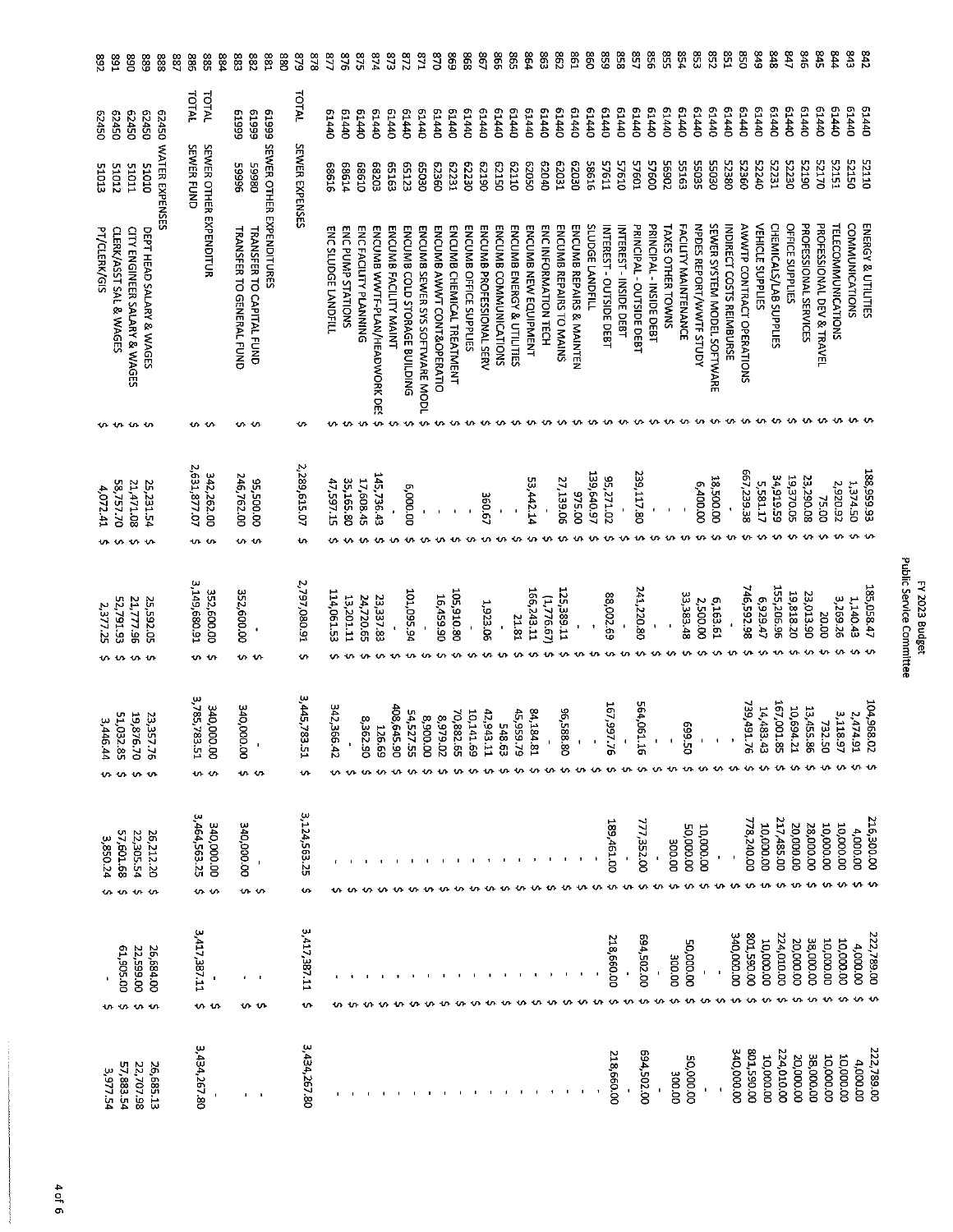|                                                                                                                                                                                                                                                          |                                                                                                                         |                                                                                                              |                                                                      |                                                                                                                                                                                                                                                                                                                                                                                                                                                                                                                                                                                                                                                                                                                                                                                                            | 52230<br><b>PGTZ5</b><br><b>52050</b><br>ESSES<br>20115<br>20115<br>06015<br><b>65163</b><br>65123<br>65359<br>E2231<br>62230<br>62194<br>62190<br>52151<br>62150<br>01110<br>05029<br>62031<br>02030<br><b>S7611</b><br><b>57610</b><br>10925<br><b>S7600</b><br>56902<br>55163<br>02055<br>08879<br>52359<br>07275<br>IEZZS<br>52192<br>06125<br>02170<br>52151<br>52150<br>01110<br>0+075<br><b>LEOS2</b><br>08030<br>02059 | 05729<br>051779<br>05779<br>05+79<br>05729<br>05+29<br>05450<br>05450<br>05v29<br>05729<br>05v29<br>05729<br>057759<br>05v29<br>62450<br>05729<br>05729<br>05779<br>051729<br>05729<br>057759<br>057450<br>05729<br>05729<br>05+29<br>05450<br>05729<br>05729<br>62450<br>057450<br>05450<br>05729<br>05729<br>05729<br>05450<br>05729<br>057759<br>057450<br>62450<br>057450<br>05+79<br>05+29<br>05v20<br>05450<br>51031<br>03030<br>51020 | 176<br>926<br>526<br>823<br>ZZ6<br>-22<br>026<br><b>S16</b><br>514<br>513<br>215<br><b>ELG</b><br><b>OIG</b><br>506<br>806<br>50<br>906<br>\$OS<br>504<br>303<br>205<br>g<br>940<br>33.<br>356<br>335<br>786<br>232<br>531<br><b>OSG</b><br>676<br>826<br>776<br>616<br>816<br><b>JT6</b><br>916<br>EO <sub>5</sub><br>68<br>868<br>597<br>939<br>336<br>933<br>968<br>568<br>768<br>05729<br>05+29<br>05029<br>9TOT5<br>51015<br><b>SIOIS</b> |
|----------------------------------------------------------------------------------------------------------------------------------------------------------------------------------------------------------------------------------------------------------|-------------------------------------------------------------------------------------------------------------------------|--------------------------------------------------------------------------------------------------------------|----------------------------------------------------------------------|------------------------------------------------------------------------------------------------------------------------------------------------------------------------------------------------------------------------------------------------------------------------------------------------------------------------------------------------------------------------------------------------------------------------------------------------------------------------------------------------------------------------------------------------------------------------------------------------------------------------------------------------------------------------------------------------------------------------------------------------------------------------------------------------------------|--------------------------------------------------------------------------------------------------------------------------------------------------------------------------------------------------------------------------------------------------------------------------------------------------------------------------------------------------------------------------------------------------------------------------------|----------------------------------------------------------------------------------------------------------------------------------------------------------------------------------------------------------------------------------------------------------------------------------------------------------------------------------------------------------------------------------------------------------------------------------------------|------------------------------------------------------------------------------------------------------------------------------------------------------------------------------------------------------------------------------------------------------------------------------------------------------------------------------------------------------------------------------------------------------------------------------------------------|
| ENCUMB BUILDING REHAB<br>ENCUMB NEW EQUIPMENT<br>ENCUMB CONTRACT OPERATIONS<br>ENCUMB CHEMICAL TREATMENT<br>ENCUMB OFFICE SUPPLIES<br>ENCUMB DAM INSPECTIONS<br>ENCUMB PROFESSIONAL SERV<br>ENCUMB TELECOMMUNICATIONS<br>ENCUMB WATER SYS SOFTWARE MODI. |                                                                                                                         |                                                                                                              |                                                                      | PROFESSIONAL DEV & TRAVEL<br>ENERGY & UTILITIES<br>ENCUMB ENERGY & UTILITIES<br>ENCUMB NEW EQUIPMENT<br>ENCUMB REPAIRS TO MAINS<br>ENCUMB REPAIRS & MAINTEN<br>PRINCIPAL - OUTSIDE DEBT<br>PRINCIPAL - INSIDE DEBT<br>FACILITY MAINTENANCE<br>WATER SYSTEM SOFTWARE MODEL<br><b>OFFICE SUPPLIES</b><br>DAM INSPECTIONS<br>WPAT ADMINISTRATIVE FEES<br>PROFESSIONAL SERVICES<br>COMMUNICATIONS<br>NEW EQUIPMENT<br>REPAIRS TO MAINS<br><b>REPAIRS &amp; MAINTENANCE</b><br>ENCUMB COMMUNICATIONS<br><b>NTEREST-OUTSIDE DEBT</b><br>INTEREST - INSIDE DEBT<br>CONTRACT OPERATIONS<br><b>VEHICLE SUPPLIES</b><br>CHEMICALS/LAB SUPPLIES<br><b><i>TELECOMMUNICATIONS</i></b><br><b>TERMINATION LEAVE</b><br><b><i>LAXES OTHER TOWNS</i></b><br><b>INDIRECT COSTS REIMBURSE</b><br><b>NFORMATION TECHNOLOGY</b> | SICK LEAVE INCENTIVE<br>WORKING OUT OF GRADE<br>CLOTH/UNIFORM ALLOWANCE                                                                                                                                                                                                                                                                                                                                                        | OVERTIME<br>ENGINEERS SALARY & WAGES<br>WEEK-END STANDBY                                                                                                                                                                                                                                                                                                                                                                                     | BUSINESS MANAGER SAL & WAGES<br>DPW CLERK SALARY & WAGES<br>ASSISTANT DIR SALARY & WAGES                                                                                                                                                                                                                                                                                                                                                       |
|                                                                                                                                                                                                                                                          |                                                                                                                         |                                                                                                              |                                                                      |                                                                                                                                                                                                                                                                                                                                                                                                                                                                                                                                                                                                                                                                                                                                                                                                            |                                                                                                                                                                                                                                                                                                                                                                                                                                |                                                                                                                                                                                                                                                                                                                                                                                                                                              |                                                                                                                                                                                                                                                                                                                                                                                                                                                |
|                                                                                                                                                                                                                                                          |                                                                                                                         |                                                                                                              |                                                                      |                                                                                                                                                                                                                                                                                                                                                                                                                                                                                                                                                                                                                                                                                                                                                                                                            |                                                                                                                                                                                                                                                                                                                                                                                                                                |                                                                                                                                                                                                                                                                                                                                                                                                                                              |                                                                                                                                                                                                                                                                                                                                                                                                                                                |
| 1,015.26                                                                                                                                                                                                                                                 | 1,059,369.87<br>153,090.14<br>80,843.61<br>2,842.00<br>2,031.02<br>0.2.00                                               | 625,558.35<br>33,798.72<br>19,156.69<br>20,312.86<br>13,987.10<br>5,204.45<br>4,325.00                       | 252,140.26<br>56,999.45<br>5,946.05<br>4,374.50<br>2381.38           | 66,062.94<br>31,954.29<br>1,418.64<br>464.55                                                                                                                                                                                                                                                                                                                                                                                                                                                                                                                                                                                                                                                                                                                                                               | 3,780.00<br>331.73                                                                                                                                                                                                                                                                                                                                                                                                             | 32.244.37<br>14.134.77<br>5,331.20                                                                                                                                                                                                                                                                                                                                                                                                           | 36,873.11<br>12,463.47                                                                                                                                                                                                                                                                                                                                                                                                                         |
| 39,888.70<br>7,417.53<br><b>505.29</b>                                                                                                                                                                                                                   | 103,665.49<br>170,777.02<br>52,949.70<br>50,202.24<br>33,503.36<br>11,924.50<br>11,298.08<br>3,309.95<br>3,000.00       | 746,451.79<br>61,834.87<br>20,095.10<br>10,692.37<br>6,159.10<br>8,175.85<br>5,841.46                        | 106,142.55<br>262,454.79<br>3,259.33<br>4,911.52<br>1,520.91         | 55,858.54<br>26,244.57<br>2,673.40                                                                                                                                                                                                                                                                                                                                                                                                                                                                                                                                                                                                                                                                                                                                                                         | 2,520.00<br>525.45                                                                                                                                                                                                                                                                                                                                                                                                             | 51,209.99<br>15,056.78<br>$\bullet$                                                                                                                                                                                                                                                                                                                                                                                                          | <b>05'StE'ET</b><br>12,086.78                                                                                                                                                                                                                                                                                                                                                                                                                  |
| 19,370.03                                                                                                                                                                                                                                                |                                                                                                                         |                                                                                                              |                                                                      |                                                                                                                                                                                                                                                                                                                                                                                                                                                                                                                                                                                                                                                                                                                                                                                                            |                                                                                                                                                                                                                                                                                                                                                                                                                                |                                                                                                                                                                                                                                                                                                                                                                                                                                              |                                                                                                                                                                                                                                                                                                                                                                                                                                                |
| 33,396.72<br>1,583.75                                                                                                                                                                                                                                    | 539,062.40<br>104,568.<br>162,167.76<br>84,106.87<br>59,095.45<br>75,540.34<br>2,818.<br>4,825.50<br>548.62<br>පි<br>62 | 739,350.57<br>15,595.74<br>67,171.03<br>10,188.92<br>3,295.0<br>8,060.44<br>$\ddot{\phantom{0}}$<br>ਲ        | 176,550.67<br>162,432.04<br>3,118.98<br>2,929.90<br>2,439.31         | 105,647.04<br>18,845.61<br>2,229.46<br>$\mathbf{I}$                                                                                                                                                                                                                                                                                                                                                                                                                                                                                                                                                                                                                                                                                                                                                        | 2,520.00<br>$\,$                                                                                                                                                                                                                                                                                                                                                                                                               | 36,240.2<br>12,475.0<br>$\pmb{\cdot}$<br>ō<br>iō                                                                                                                                                                                                                                                                                                                                                                                             | 11,401.3<br>28,426.6<br>3,703.2<br>٥<br>$\bar{\mathbf{C}}$<br>ŌÓ                                                                                                                                                                                                                                                                                                                                                                               |
|                                                                                                                                                                                                                                                          |                                                                                                                         |                                                                                                              |                                                                      |                                                                                                                                                                                                                                                                                                                                                                                                                                                                                                                                                                                                                                                                                                                                                                                                            |                                                                                                                                                                                                                                                                                                                                                                                                                                | 1,006,560.00<br>319,300.00<br>125,000.00<br>175,000.00<br>112,000.00<br>778,240.00<br>00'000'05<br>35,000.00<br>15,000.00<br>10,000.00<br>20,000.00<br>12,000.00<br>12,300.00<br>25,000.00<br>00'134.00<br>10,000.00<br>20,000.00<br>25,000.00<br>40,000.00<br>5,000.00<br>8.000.00<br>5,000.00<br>5,200.00<br><b>2,500.00</b><br>3,000.00                                                                                                   | 13,510.82<br>38,306.68<br>12,416.89                                                                                                                                                                                                                                                                                                                                                                                                            |
|                                                                                                                                                                                                                                                          |                                                                                                                         |                                                                                                              |                                                                      |                                                                                                                                                                                                                                                                                                                                                                                                                                                                                                                                                                                                                                                                                                                                                                                                            |                                                                                                                                                                                                                                                                                                                                                                                                                                |                                                                                                                                                                                                                                                                                                                                                                                                                                              |                                                                                                                                                                                                                                                                                                                                                                                                                                                |
|                                                                                                                                                                                                                                                          | 1,022,350.00<br>150,045.00<br><b>50,000.00</b><br>40,000.00<br>3,000.00                                                 | 00'000'05C<br>00'285'08<br>114,740.00<br>10,000,00<br>12,300.00<br><b>DO.DOO.DO</b><br>25,000.00<br>6,000.00 | 328,880.00<br>00'000'05<br>15,000.00<br><b>00'000'00</b><br>8,000.00 | 125,000.00<br>25,000.00<br>5,000.00                                                                                                                                                                                                                                                                                                                                                                                                                                                                                                                                                                                                                                                                                                                                                                        | 5,940.00<br>5,000.00<br>2,500.00                                                                                                                                                                                                                                                                                                                                                                                               | 35,000.00<br>20,000.00<br>00'069'6                                                                                                                                                                                                                                                                                                                                                                                                           | 12,766.00<br>19,260.00                                                                                                                                                                                                                                                                                                                                                                                                                         |

 $\bar{\mathcal{A}}$